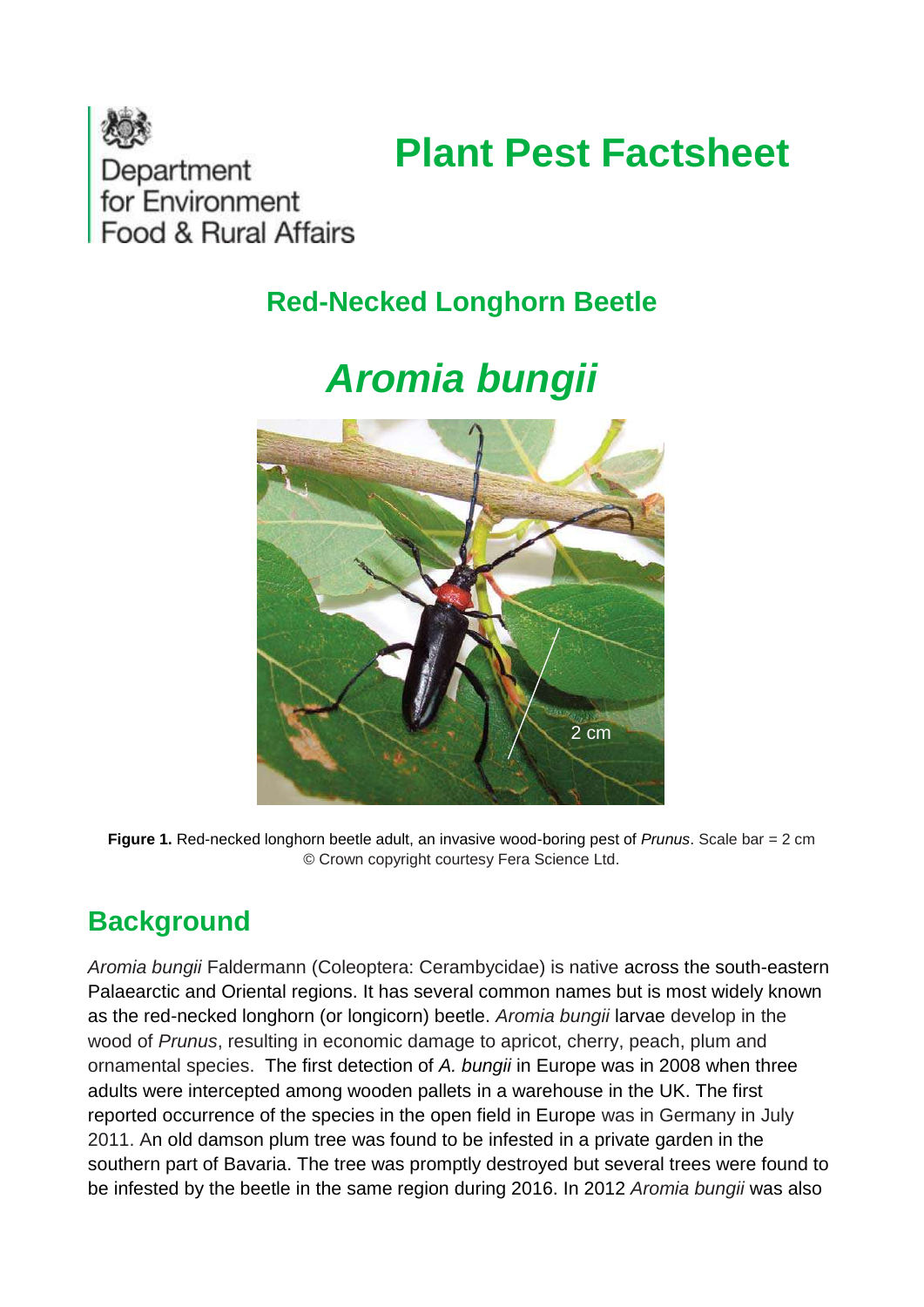reported from *Prunus* spp. in parks, gardens and orchards in Campania, Italy (although there is evidence that it had been present in 2010) and it has been found each year since. In 2013 *Aromia bungii* was also found in Lombardia, Italy. The outbreaks in Germany and Italy are officially under eradication, although the outbreak in Italy is much larger and more widespread. Wood packaging material and nursery plants are considered to be potential pathways of accidental introduction.

#### **Geographical Distribution**

*Aromia bungii* is native across the south-eastern Palaearctic and Oriental regions. It is recorded from China, Korea, Taiwan and Vietnam, and has recently been introduced to Japan. Outbreaks have occurred in Germany and Italy.

#### **Host Plants**

*Aromia bungii* is oligophagous on *Prunus* spp., including *P. americana* (American plum), *P. armeniaca* (apricot), *P. avium* (cherry), *P. cerasifera* (cherry plum), *P. domestica* (common plum), *P. domestica* subsp. *insititia* (damson plum), *P. grayana* (Japanese bird cherry), *P. japonica* (Korean cherry, flowering almond or oriental bush cherry), *P. mume* (Japanese apricot), *P. persica* (peach), *P. pseudocerasus* (False cherry), *P. salicina* (Japanese plum cherry) and *P. yedoensis* (Yoshino cherry).

*Aromia bungii* has also been reported to attack numerous other plants belonging to 11 families but these records require confirmation. Only *Prunus* species have been observed to be attacked by *A. bungii* in Germany and Italy.

#### **Description**

*Aromia bungii* adults (Figs 1-2 and 4) are elongate and shiny blue-black except for the pronotum (section just behind the head), which is usually distinctively bright red (Figs 1-2) and bears a pair of stout, spine-like lateral tubercles; they are 22-38 mm in length, being about 4 times longer than wide. The antennae are as long as, or slightly longer than, the body, and uniformly black, as are the long thin legs. As with many other longhorn beetles the male tends to be smaller, with proportionally longer antennae, than the female. Some adults have recently been found in Italy to be entirely black (Figs 4-5) and these are more difficult to recognise in the field.

*Aromia bungii* eggs are yellow-green-whitish, elongate, sub-cylindrical, and about 2 mm long (Fig. 6). Mature larvae (Fig. 7) are pale yellowish-white, broadest across the prothorax, and with body segments tapering towards the abdominal apex; they vary in length from 42-52 mm. The pupa is light yellow, becoming darker as the adult develops, 22-38 mm long, with legs and long, coiled antennae (Fig. 8).

There is only one species of *Aromia* native to Europe, which also occurs in southeast England, and that is the musk beetle *A. moschata* (L.). Adults are easily separated from *A.*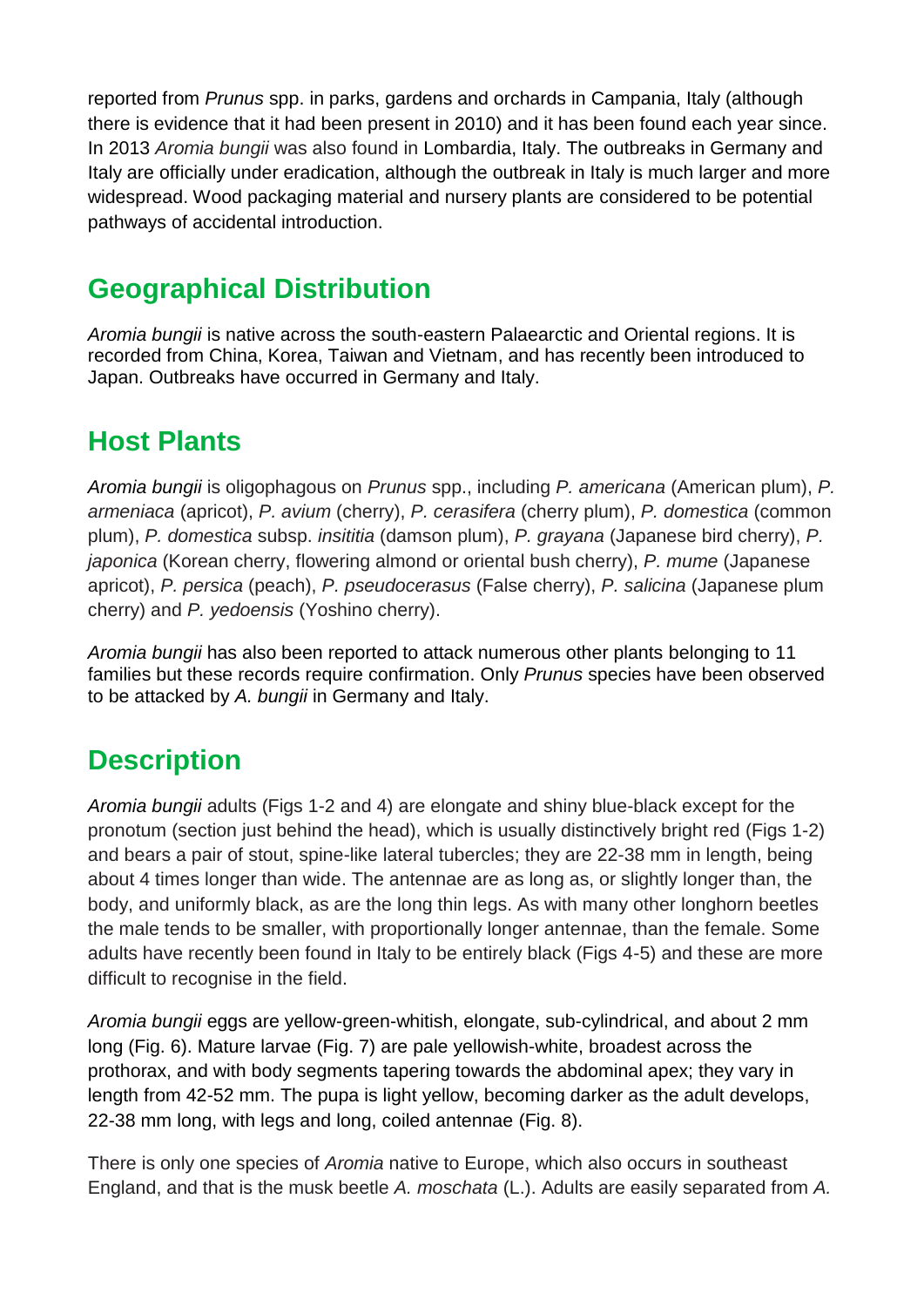*bungii* by their colour, being generally a uniform metallic green, blue violet, copper or black. The larvae of *A. moschata* usually develop in *Salix* spp..



**Figure 2.** Red-necked longhorn beetle adult with the characteristic red pronotum © Chris Malumphy, Fera



**Figure 3.** Larval frass of the red-necked longhorn beetle at the base of a *Prunus* tree in Italy © Don Walker, Fera



**Figure 4.** Red-necked longhorn beetle adult with a black pronotum © Crown copyright courtesy Fera Science Ltd.



**Figure 5.** Close-up of a black pronotum © Raffaele Griffo, Plant Protection Service Regione Campania, Napoli, Italy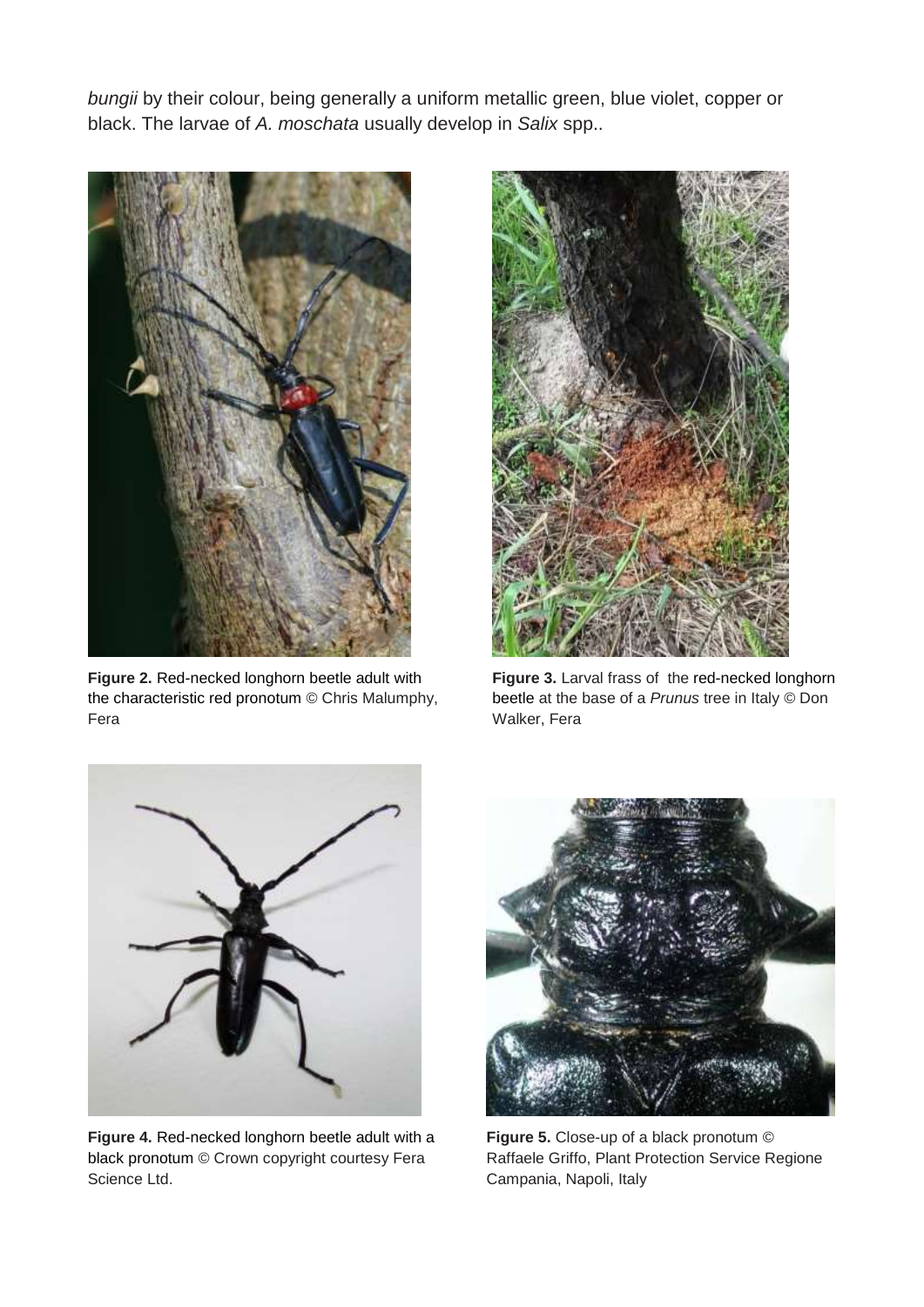

**Figure 6.** Red-necked longhorn beetle eggs © Raffaele Griffo, Plant Protection Service Regione Campania, Napoli, Italy



**Figure 7.** Red-necked longhorn beetle larva © Raffaele Griffo, Plant Protection Service Regione Campania, Napoli, Italy



**Figure 8.** Red-necked longhorn beetle pupa © Raffaele Griffo, Plant Protection Service Regione Campania, Napoli, Italy



**Figure 9.** Red-necked longhorn beetle emergence holes © Raffaele Griffo, Plant Protection Service Regione Campania, Napoli, Italy



**Figure 10.** *Prunus* infested with red-necked longhorn beetle larvae © Raffaele Griffo, Plant Protection Service Regione Campania, Napoli, Italy



**Figure 11.** Larva and galleries of the red-necked longhorn beetle © Raffaele Griffo, Plant Protection Service Regione Campania, Napoli, Italy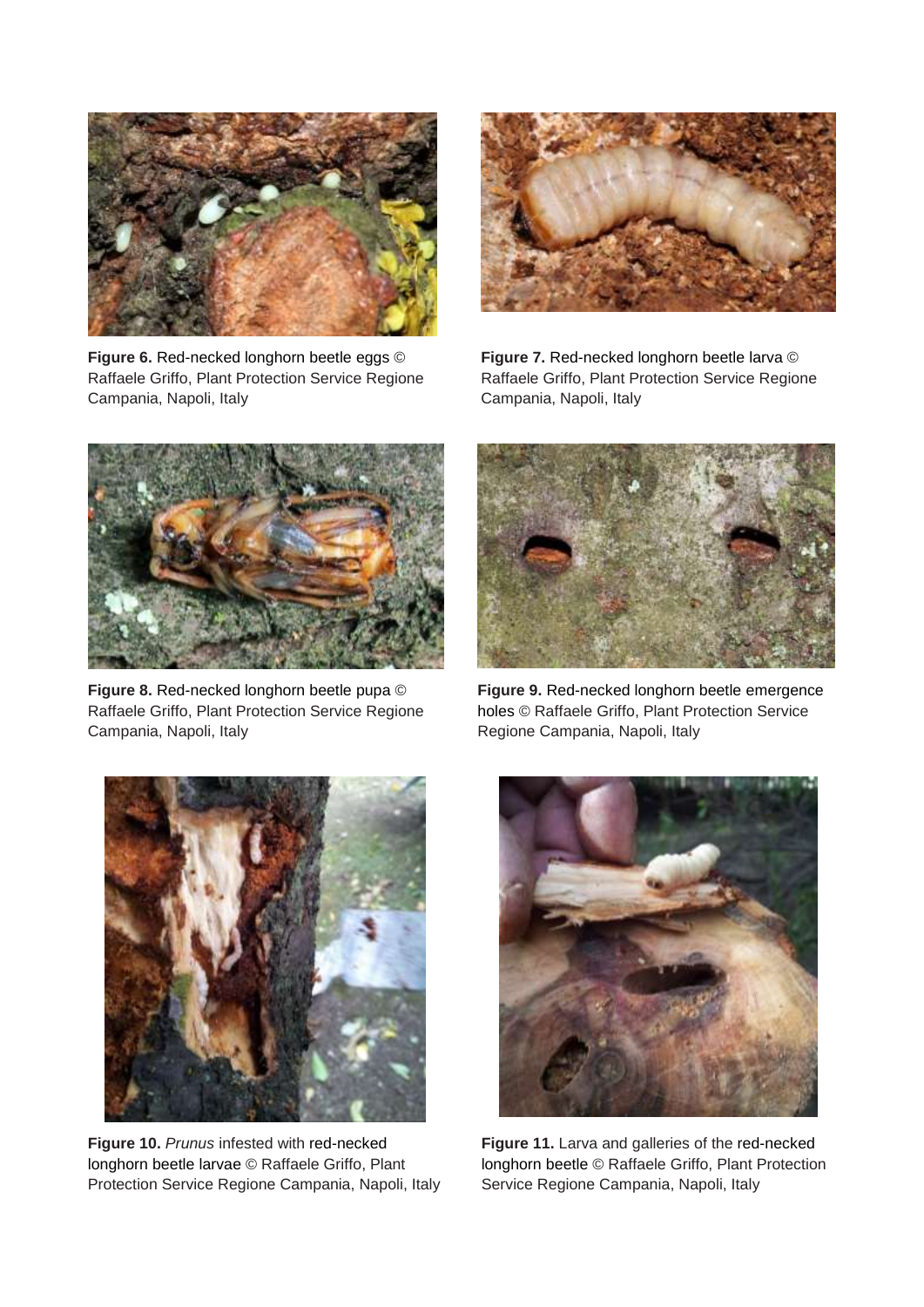#### **Biology**

*Aromia bungii* overwinters as larvae of different ages. Adult beetles emerge from June to August. Females mate several times during their lifespan and lay eggs in crevices in the bark. Each female lays, on average, around 350 eggs during its lifetime, with a maximum of 734 eggs. First-instar larvae hatch in about 10 days, and then penetrate under the bark, boring a gallery in the phloem. Larvae may overwinter two or three times and mature in 21- 33 months. Larvae may spend several months without feeding before pupation. Mature larvae pupate in a pupal chamber excavated in the trunk and main branches. The pupal period lasts between 17 and 23 days, and pupation generally occurs in spring. The lifecycle from egg hatching to adult emergence ranges from 2-4 years.

#### **Dispersal and Detection**

Adult beetles can fly but there is no data on the active dispersal of *A. bungii*, however, considering the dispersal rate of other longhorn beetles such as *Anoplophora* spp., active flight is unlikely to exceed several hundred metres per year. Long distance and international dispersal is most likely to occur with trade, for example, as eggs, larvae or pupae hidden in woody planting material or wood packaging.

Adult beetles with the red pronotum (Figs 1-2) are distinctive, but in the field the first symptoms that are likely to be seen are piles of extruded larval frass at the base of infested trees (Fig. 3) and the oval adult emergence holes, approximately 12 mm in diameter (Fig. 9). Confirmation that a tree is infested requires destructive sampling. Removing bark may reveal young larvae feeding in the phloem (Fig. 10) and cutting through the trunk may reveal mature larvae and galleries in the heart wood (Fig. 11). Traps baited with different mixtures have been proposed for detecting adults in the field during the summer months.

#### **Economic Impact**

*Aromia bungii* is regarded as one of the most destructive longhorn beetle pests of fruit trees, especially apricot and peach, in lowland areas of China where economic loss can be substantial. Trees are weakened by larval attack and become more susceptible to diseases. Serious infestation causes tree decay and a decrease of fruit yield in orchards. In Italy several hundred apricot, cherry and plum trees have been severely damaged or killed by larval attack.

## **Advisory Information**

Longhorn beetles are difficult to control because the larvae and pupae develop inside the host and these life stages are therefore protected from foliar applications of insecticides (and from most predators) by the surrounding plant tissue. In China, the